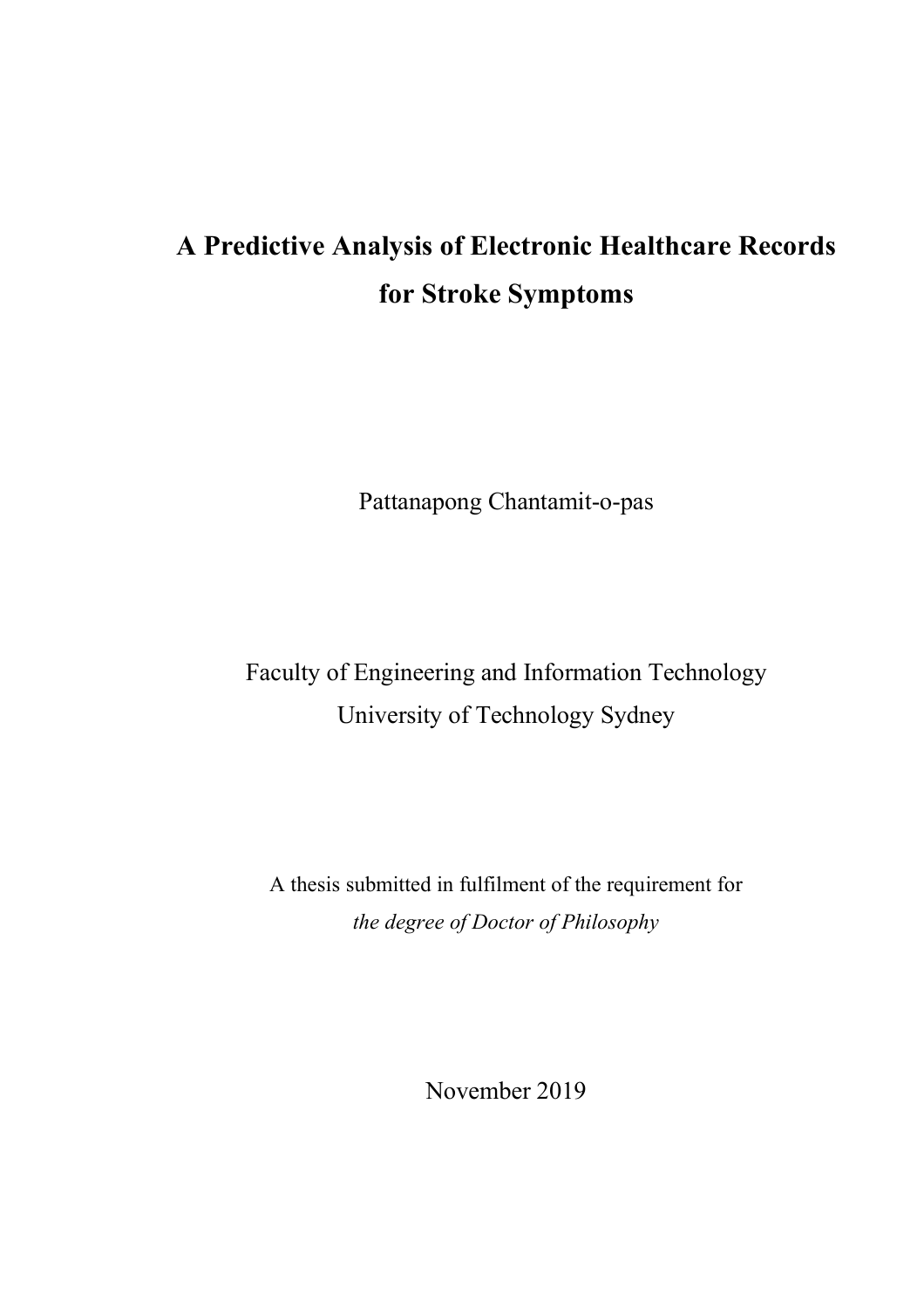### **CERTIFICATE OF ORIGINAL AUTHORSHIP**

I, Pattanapong Chantamit-o-pas, declare that the thesis is submitted in fulfilment of the requirements for the award of Doctoral of Philosophy, in the School of Computer Science, Faculty of Engineering and Information Technology at the University of Technology Sydney.

This thesis is wholly my own work unless otherwise referenced or acknowledged. In addition, I certify that all information sources and literature used are indicated in the thesis.

This document has not been submitted for qualifications at any other academic institution.

This research is supported by the Australian Government Research Training Program.

Signature: ...................................................................... Production Note: Signature removed prior to publication.

Date: ………..21st..November..2019.................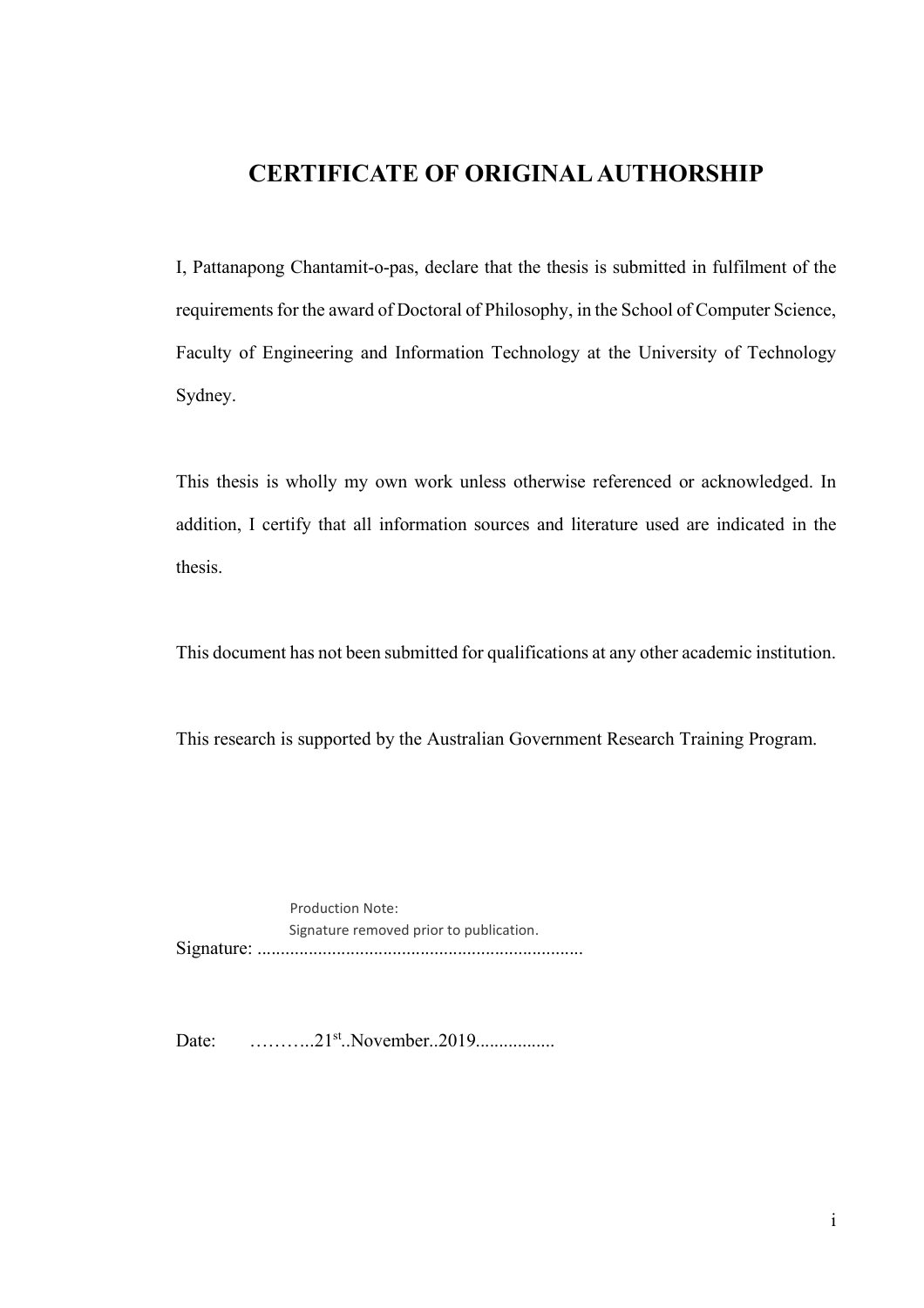#### **ACKNOWLEGEMENT**

First of all, I would like to express my sincere gratitude to my principal supervisor, Dr. Madhu Goyal. My priceless journey started when she accepted me to be her PhD student in December 2016. She has given me not only excellent guidance in my research, but also great support and encouragement. This really helps me to finish my research and learn how to be a good researcher.

Most importantly, my journey could not have happened without the financial support given by the Royal Thai government scholarship, offered by the Ministry of Science and Technology of Thailand. It has been an excellent opportunity to have the opportunity to gain more knowledge and experiences aboard in Australia. Furthermore, without support the secondary data from the Department of Medical Services (affiliated with Ministry of Public Health of Thailand), and Office of Educational Affairs (affiliated with Royal Thai Embassy to Australia), the research would not have been accomplished. With this acknowledgement, we would like to express our sincere appreciation to them.

Additionally, I would like to thank my parents who always stand beside me and walk through all bad situations with me. I am who I am because of them, so it is undoubtedly that this success also belongs to my parents. I cannot be here without their endless care, support, and encouragement. Likewise, I would like to thank my family, Professor Tony Moon, my friends, and my colleagues who always help me to get over all the bad situations.

Finally, I dedicate this thesis to Dr. Madhu Goyal, who is a key person of this work, my parents, and my family.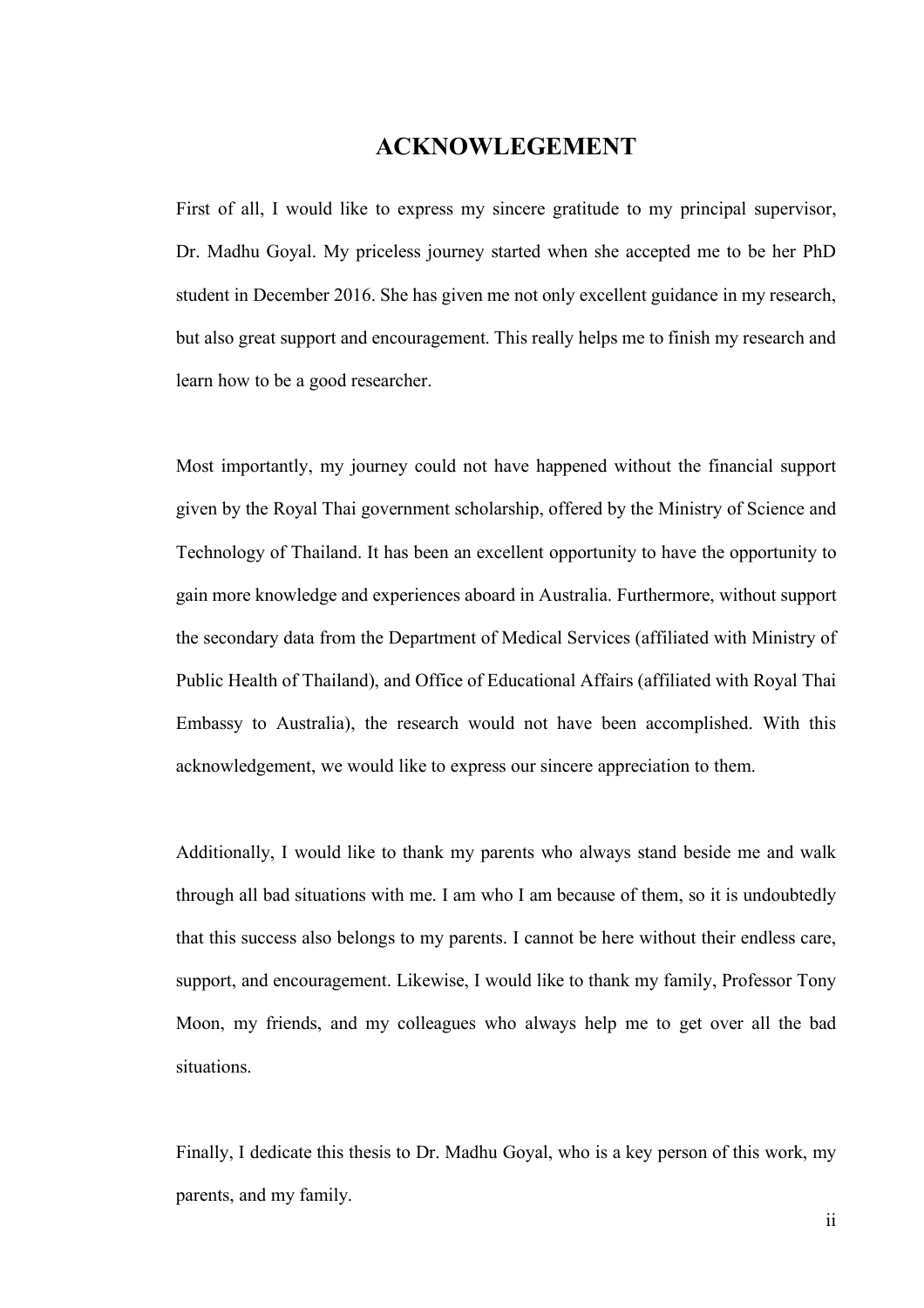### **LIST OF PUBLICATIONS**

- 1. Chantamit-o-pas, P. & Goyal, M. 2018, 'A Case-Based Reasoning Framework for Prediction of Stroke', in D.K. Mishra, A.T. Azar & A. Joshi (eds), *Information and Communication Technology: Proceedings of ICICT 2016*, Springer Singapore, Singapore, pp. 219-27.
- 2. Chantamit-o-pas, P. & Goyal, M. 2017, 'Prediction of Stroke Using Deep Learning Model', *International Conference on Neural Information Processing*, Springer, Guangzhou, China, pp. 774-81.
- 3. Chantamit-o-pas, P. & Goyal, M. 2018, 'Long Short-Term Memory Recurrent Neural Network for Stroke Prediction', *International Conference on Machine Learning and Data Mining in Pattern Recognition*, Springer International Publishing, Cham, pp. 312-23.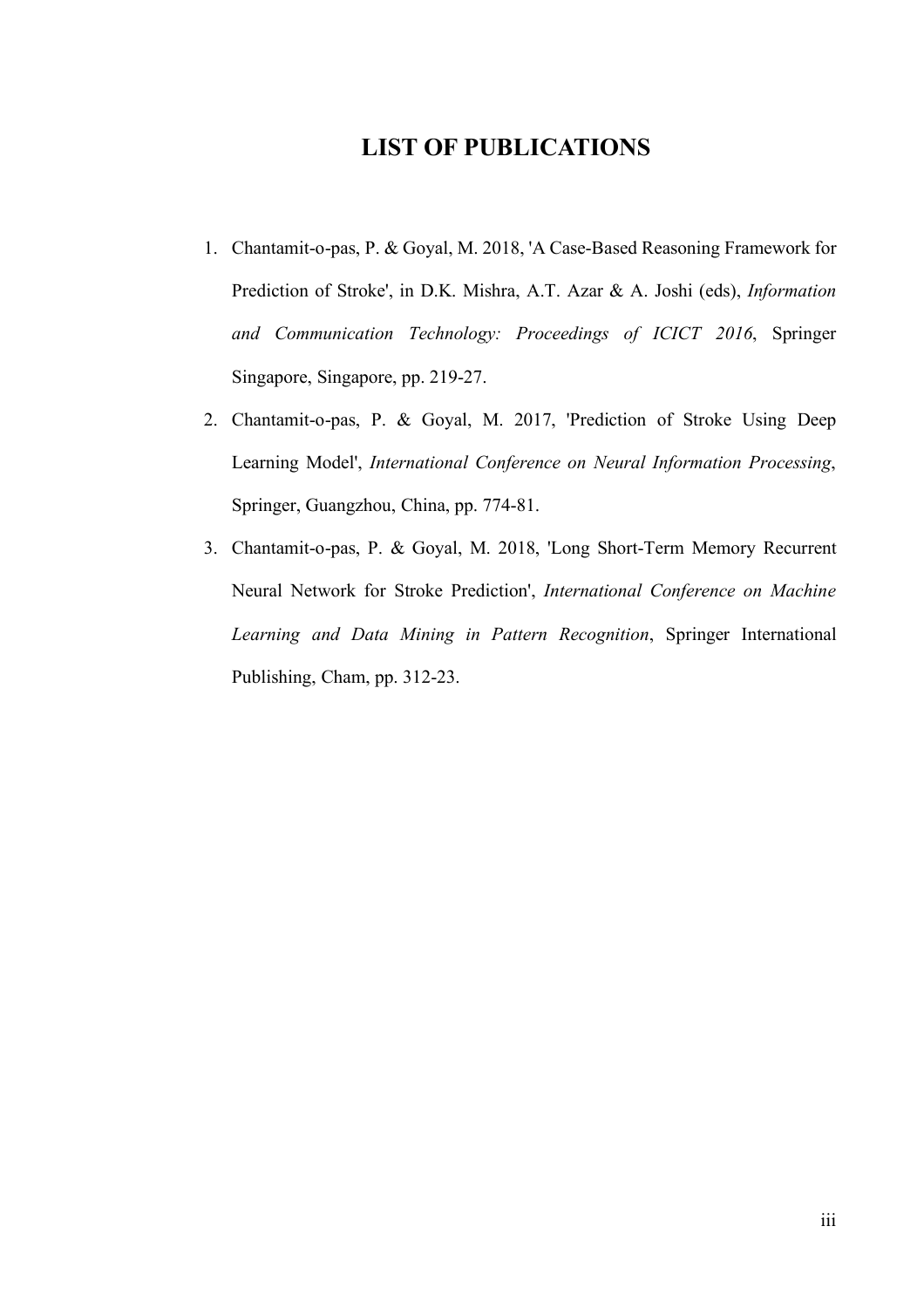# **TABLE OF CONTENTS**

| 1.1.   |  |
|--------|--|
| 1.2.   |  |
| 1.3.   |  |
| 1.4.   |  |
| 1.5.   |  |
|        |  |
| 2.1.   |  |
| 2.2.   |  |
| 2.3.   |  |
| 2.3.1. |  |
| 2.3.2. |  |
| 2.3.3. |  |
| 2.4.   |  |
| 2.5.   |  |
| 2.5.1. |  |
| 2.5.2. |  |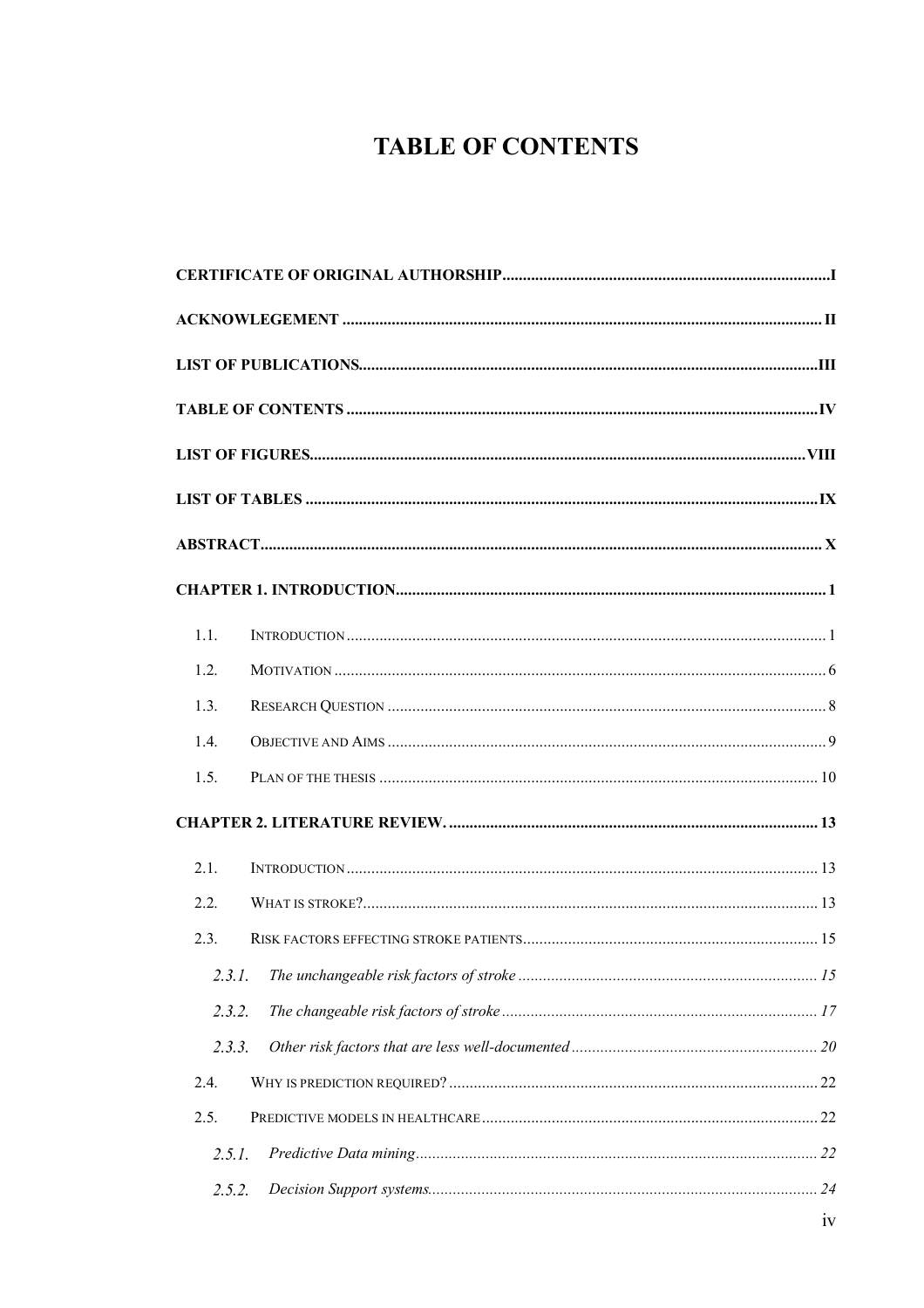| 2.5.3. |                                                                                                     |  |
|--------|-----------------------------------------------------------------------------------------------------|--|
| 2.6.   |                                                                                                     |  |
| 2.6.1. |                                                                                                     |  |
| 2.6.2. |                                                                                                     |  |
| 2.6.3. |                                                                                                     |  |
| 2.7.   |                                                                                                     |  |
| 2.7.1. |                                                                                                     |  |
| 2.7.2. |                                                                                                     |  |
| 2.7.3. |                                                                                                     |  |
| 2.7.4. |                                                                                                     |  |
| 2.8.   |                                                                                                     |  |
| 2.9.   |                                                                                                     |  |
| 2.9.1. |                                                                                                     |  |
| 2.9.2. | Long Short -Term Memory - Recurrent Neural Networks (LSTM-RNN)  50                                  |  |
| 2.9.3. |                                                                                                     |  |
| 2.10.  |                                                                                                     |  |
|        |                                                                                                     |  |
| 3.1.   |                                                                                                     |  |
| 3.2.   |                                                                                                     |  |
| 3.3.   | THE INTERNATIONAL CLASSIFICATION OF DISEASES, 10 <sup>TH</sup> REVISION (ICD-10 <sup>TH</sup> )  65 |  |
| 3.4.   |                                                                                                     |  |
|        | <b>CHAPTER 4. FEATURE SELECTION FROM ELECTRONIC HEALTHCARE RECORDS  68</b>                          |  |
| 4.1.   |                                                                                                     |  |
| 4.2.   |                                                                                                     |  |
| 4.2.1. |                                                                                                     |  |
| 4.2.2. |                                                                                                     |  |
| 4.3.   |                                                                                                     |  |
| 4.4.   |                                                                                                     |  |
| 4.5.   |                                                                                                     |  |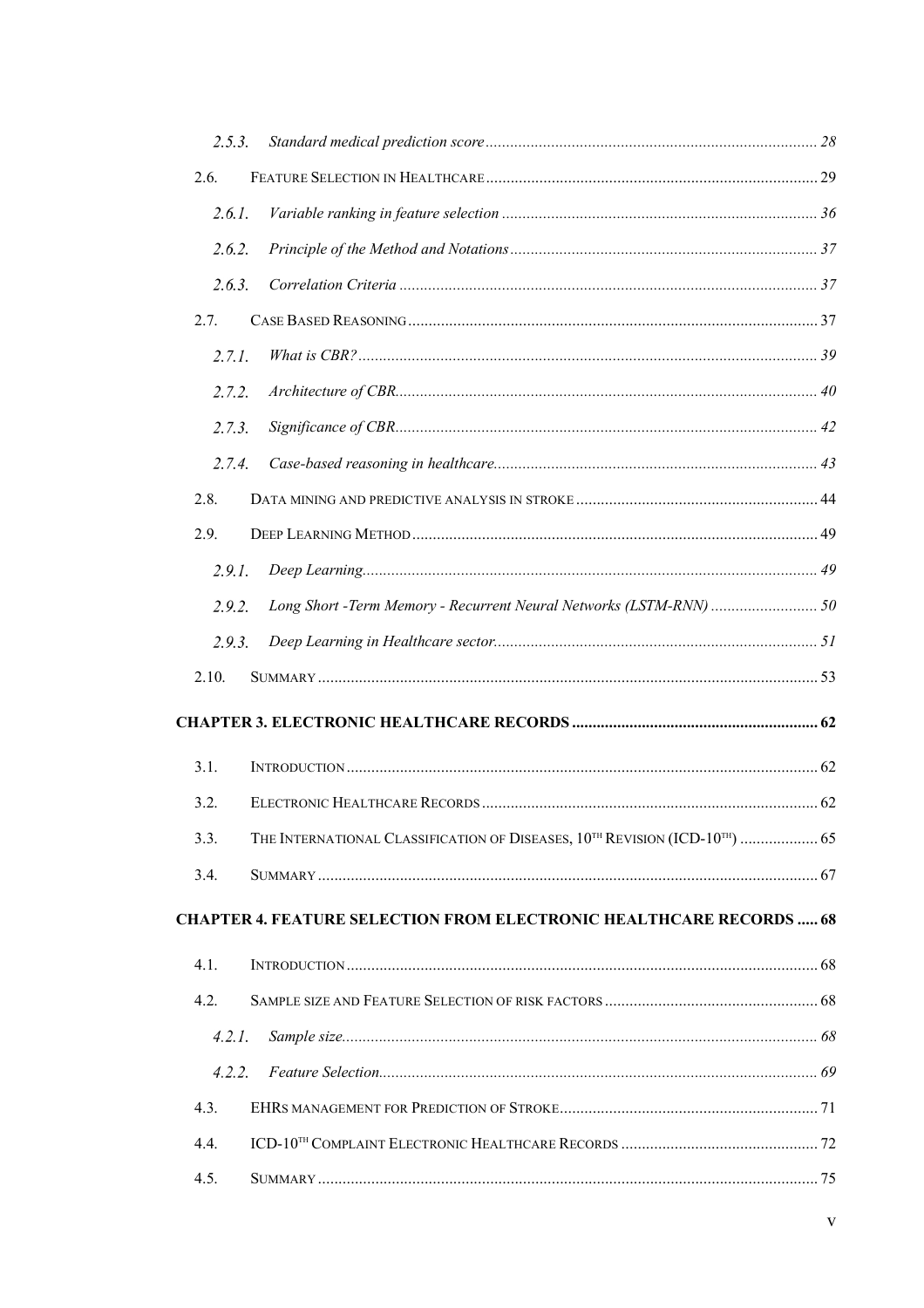|        | <b>CHAPTER 5. CASE BASED REASONING FRAMEWORK FOR STROKE  76</b>      |  |
|--------|----------------------------------------------------------------------|--|
| 5.1.   |                                                                      |  |
| 5.2.   |                                                                      |  |
| 5.3.   |                                                                      |  |
|        |                                                                      |  |
| 6.1.   |                                                                      |  |
| 6.2.   |                                                                      |  |
| 6.3.   |                                                                      |  |
| 6.4.   |                                                                      |  |
|        |                                                                      |  |
| 7.1.   |                                                                      |  |
| 7.2.   |                                                                      |  |
| 7.2.1. |                                                                      |  |
| 7.2.2. |                                                                      |  |
| 7.3.   |                                                                      |  |
| 7.3.1. |                                                                      |  |
| 7.3.2. |                                                                      |  |
| 7.3.3. |                                                                      |  |
| 7.3.4. |                                                                      |  |
| 7.4.   |                                                                      |  |
| 7.4.1. |                                                                      |  |
| 7.4.2. |                                                                      |  |
| 7.4.3. |                                                                      |  |
| 7.5.   | COMPARISON OF CASE-BASED REASONING AND DEEP LEARNING TECHNIQUES  106 |  |
| 7.6.   |                                                                      |  |
|        |                                                                      |  |
| 8.1.   |                                                                      |  |
| 8.2.   |                                                                      |  |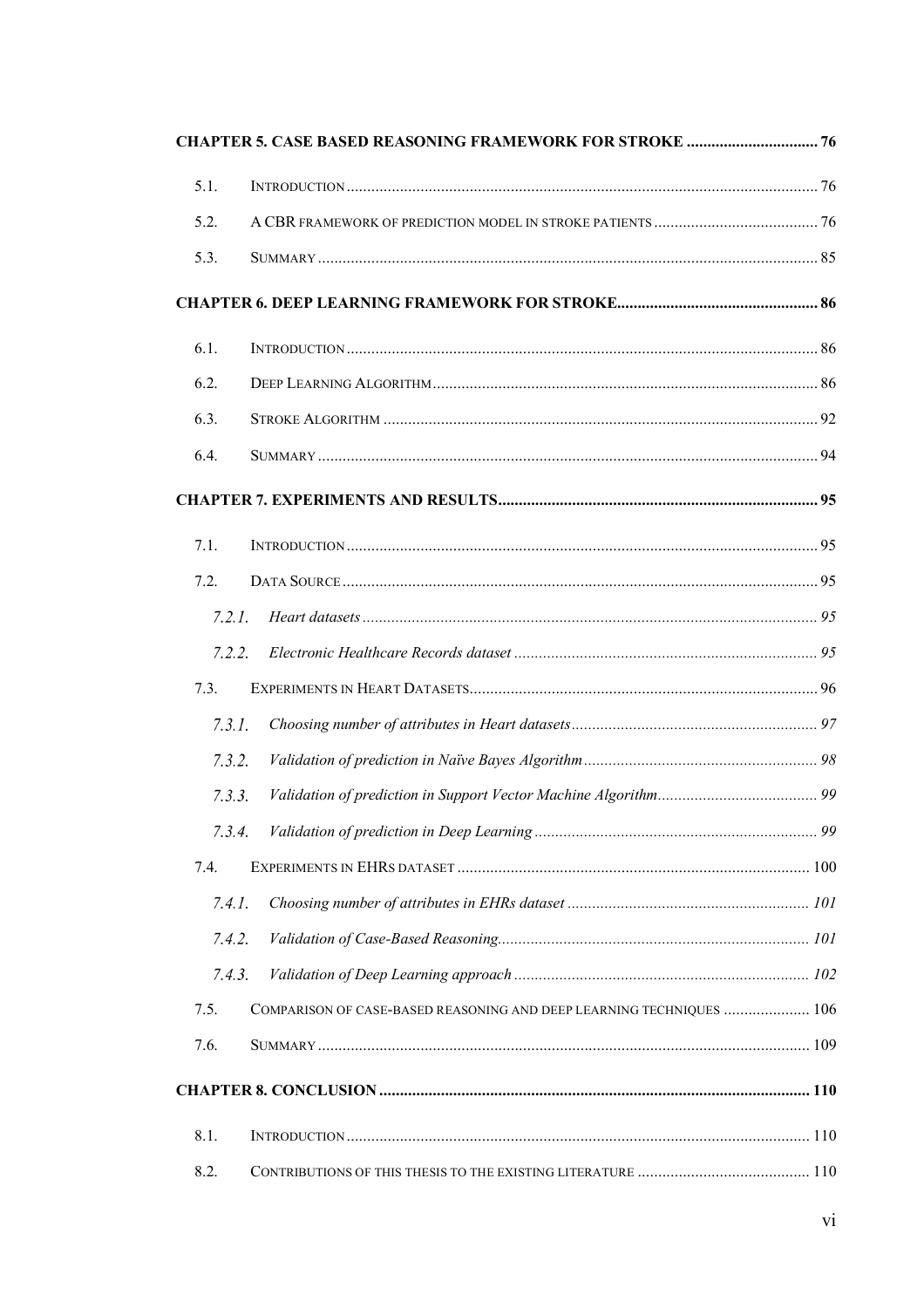| 8.5.   |                                                                                   |  |
|--------|-----------------------------------------------------------------------------------|--|
| 8.4.   |                                                                                   |  |
| 8.3.   |                                                                                   |  |
| 8.2.4. | Contribution 4: Comparison of Case-Base Reasoning and Deep Learning 113           |  |
| 8.2.3. | Contribution 3: Apply different machine learning and Deep Learning techniques 112 |  |
| 8.2.2. | Contribution 2: Application of Case-Based Reasoning Framework for Stroke 112      |  |
|        |                                                                                   |  |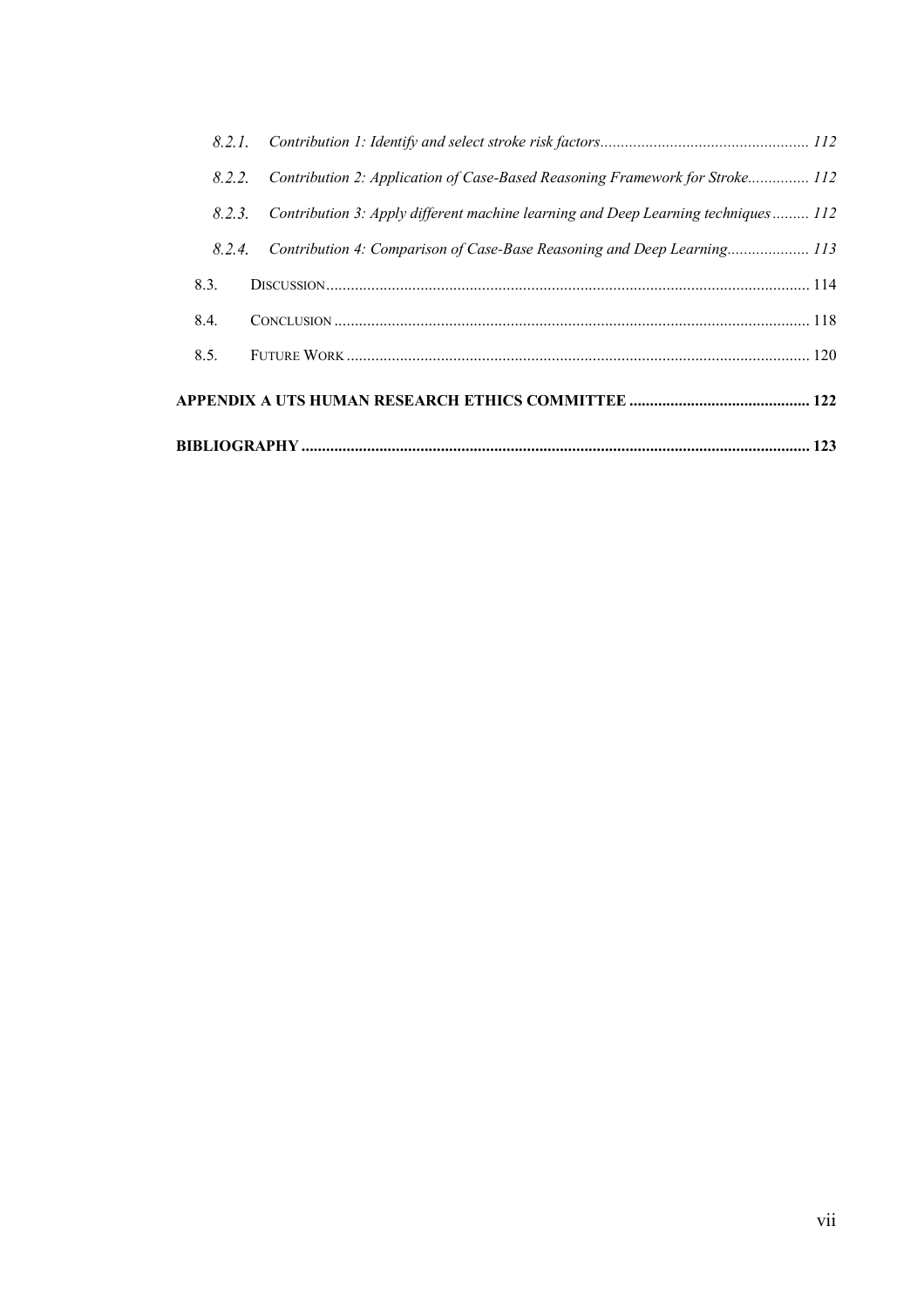# **LIST OF FIGURES**

| FIGURE 2-2: THE CASE-BASED REASONING CYCLE INTRODUCED BY AAMODT & PLAZA (1994)  41         |  |
|--------------------------------------------------------------------------------------------|--|
|                                                                                            |  |
| FIGURE 2-4: LSTM-RNN MEMORY ARCHITECTURE AND A SINGLE MEMORY BLOCK (GERS, SCHRAUDOLPH      |  |
| & SCHMIDHUBER 2002; GREFF ET AL. 2017; SAK, SENIOR & BEAUFAYS 2014).  50                   |  |
| FIGURE 3-1 : ELECTRONIC HEALTHCARE RECORDS OF STROKE PATIENTS (CHANTAMIT-O-PAS & GOYAL     |  |
|                                                                                            |  |
| FIGURE 4-1 : TRADITIONAL STATISTICAL APPROACH FOR CALCULATE SAMPLE SIZE.  69               |  |
|                                                                                            |  |
|                                                                                            |  |
| FIGURE 5-1: AN OVERVIEW OF THE CASE-BASED REASONING FRAMEWORK FOR THE PREDICTION           |  |
| ANALYTICAL SYSTEM IN STROKE PATIENTS (CHANTAMIT-O-PAS & GOYAL 2018A) 79                    |  |
| FIGURE 5-2 : FLOWCHART OF THE CASE-BASED REASONING FOR PREDICTION OF STROKE PATIENTS       |  |
|                                                                                            |  |
| FIGURE 5-3: THE DETAIL OF THE CASE-BASED REASONING FOR PREDICTION OF STROKE PATIENTS       |  |
|                                                                                            |  |
| FIGURE 6-1: PREDICTION MODEL; A) DEEP LEARNING PREDICTION MODEL AND B) LSTM PREDICTION     |  |
|                                                                                            |  |
| FIGURE 7-1: THE MAIN RISK FACTORS OF STROKE PATIENTS IN ELECTRONIC HEALTHCARE RECORD.  96  |  |
| FIGURE 7-2: THE MAIN RISK FACTORS FOR STROKE PATIENTS IN THE HEART DATASET  98             |  |
| FIGURE 7-3: STROKE PREDICTION USING DEEP LEARNING WITH HEART DATASET (CHANTAMIT-O-PAS $\&$ |  |
|                                                                                            |  |
|                                                                                            |  |
|                                                                                            |  |
|                                                                                            |  |
|                                                                                            |  |
|                                                                                            |  |
|                                                                                            |  |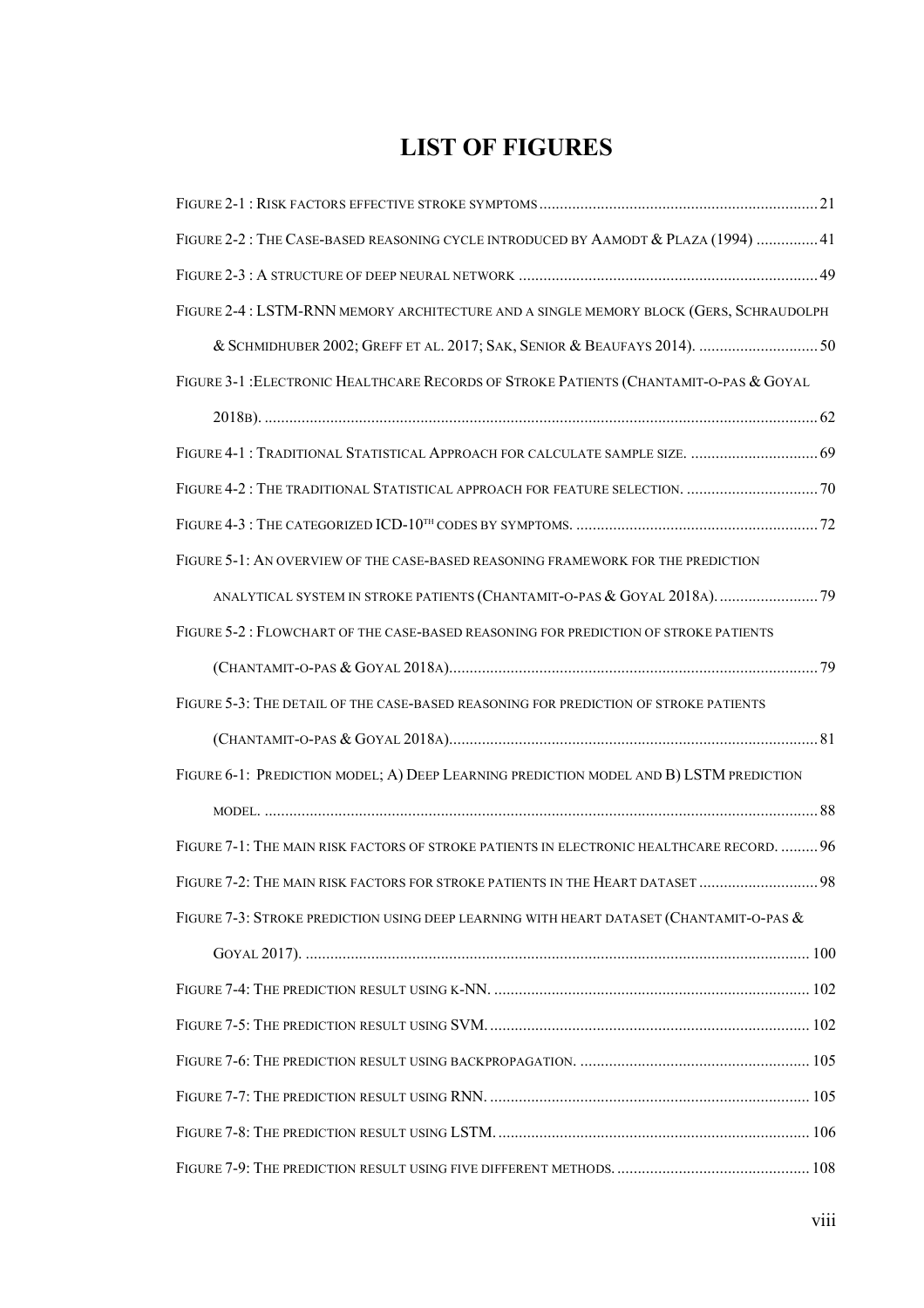# **LIST OF TABLES**

| TABLE 2-1: DISEASE PREDICTION USING CASE-BASED REASONING SYSTEM AND MACHINE LEARNING 55      |  |
|----------------------------------------------------------------------------------------------|--|
|                                                                                              |  |
|                                                                                              |  |
| TABLE 3-2 : A PARTIAL SAMPLE OF THE DATA STRUCTURE OF EHRS RECORDS WITH STROKE RISK FACTORS. |  |
|                                                                                              |  |
|                                                                                              |  |
| TABLE 7-1: COMPARISON OF THREE TECHNIQUES USED FOR PREDICTION OF STROKE 100                  |  |
|                                                                                              |  |
|                                                                                              |  |
|                                                                                              |  |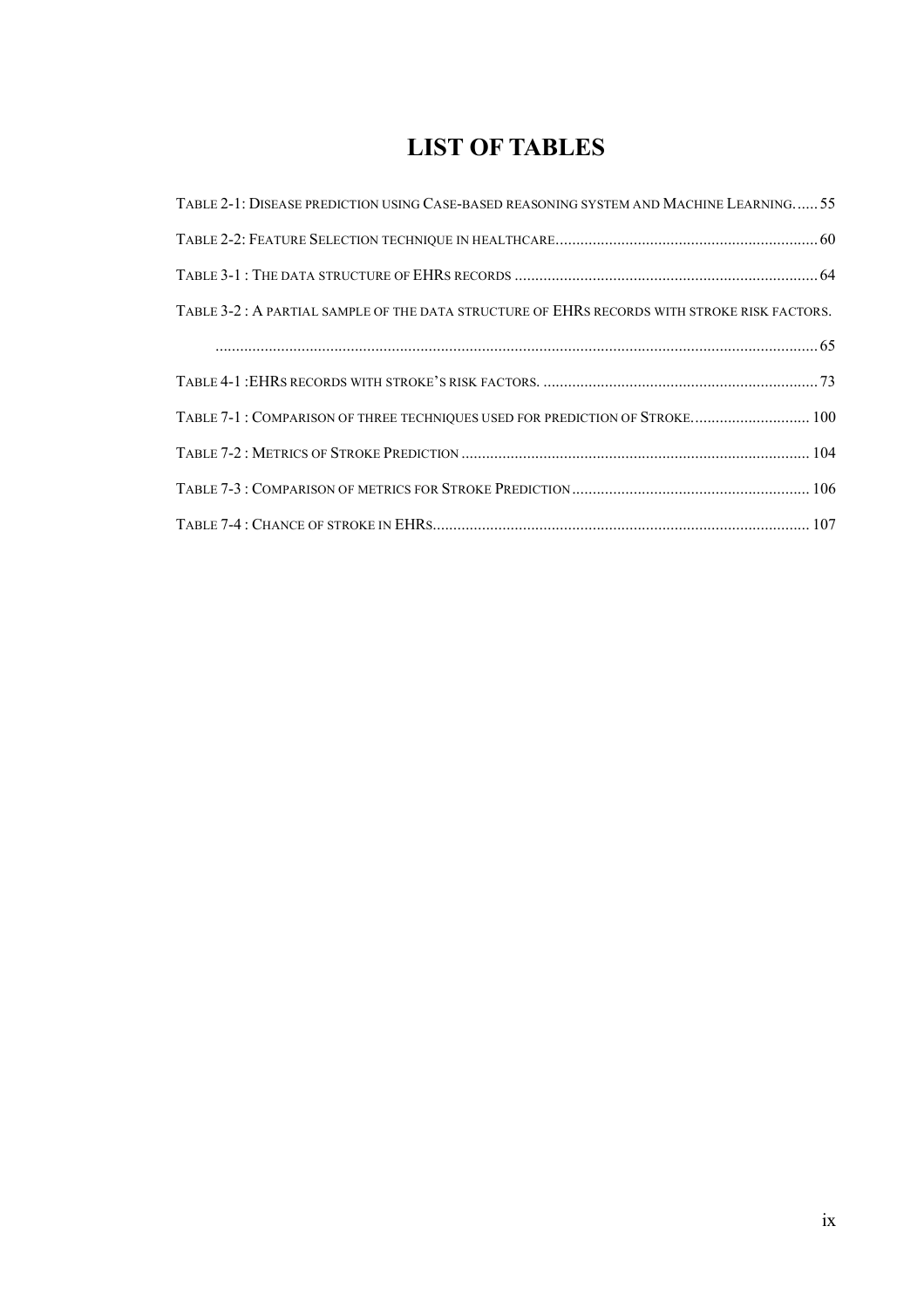#### **Abstract**

Cerebrovascular symptoms, commonly known as stroke, can affect different parts of the human body depending on the area of brain affected. The patients who survive usually have a poor quality of life because of serious illness, long-term disability and become a burden to their families and the health care system. There is a strong demand for the management focused on prevention and early treatment of disease by analysing different factors. However, a high volume of medical data, heterogeneity, and complexity have become the biggest challenges in stroke symptoms prediction. Algorithms with very high level of accuracy are, therefore, vital for medical diagnosis. The development of such algorithms nevertheless still remains obscure despite its importance and necessity for healthcare. Electronic Healthcare Records (EHRs) describe the details about patient's physical and mental health, diagnosis, lab results, treatments or patient care plan and so forth. The huge amount of information in these records provides insights about the diagnosis and prediction of various diseases. Currently, the International Classification of Diseases, 10<sup>th</sup> Revision or ICD-10<sup>th</sup> codes is used for representing each patient record. The huge amount of information in these records provides insights about the diagnosis and prediction of various diseases. Various machine learning techniques are used for the analysis of data derived from these patient records. The predictive techniques have been widely applied in clinical decision making such as predicting occurrence of a disease or diagnosis, evaluating prognosis or outcome of diseases and assisting clinicians to recommend treatment of diseases. However, the conventional predictive models or techniques are still not effective enough in capturing the underlying knowledge because it is incapable of simulating the complexity on feature representation of the medical problem domains. This research used aggregated files of Electronic Healthcare Records